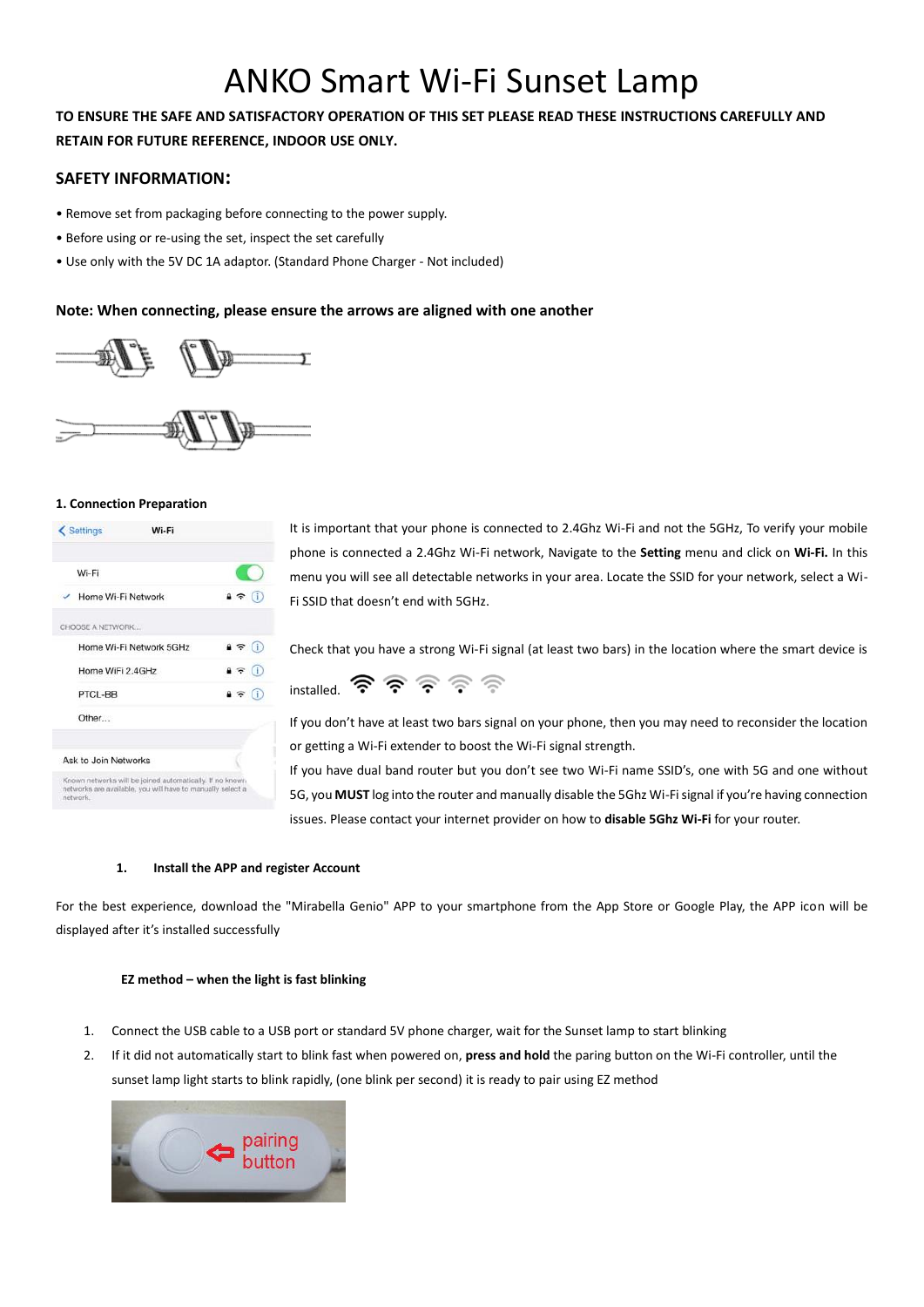3. Open Mirabella Genio APP, tap on **+, add Manually** then choose **sunset lamp light** from the list



4. Entre your 2.4Ghz Wi-Fi name and password, (make sure Wi-Fi name doesn't end with -5G) Follow the APP instruction carefully to complete the network pairing process.

**if the fast-blinking method (EZ method, mentioned above) doesn't work, please try the slow blinking (AP method) below.** While the sunset lamp light is rapidly blinking, press and hold the pairing button on the Wi-Fi controller again and then wait for the light start to blinking slowly (1 blink per every 2 seconds)

#### 1. Open up the Mirabella genio APP, tap on **+** , **add Manually** then choose **sunset lamp light** from the list

Entre your 2.4Ghz Wi-Fi name and password, (make sure the Wi-Fi name doesn't end with -5G) then in **Choose the pairing mode EZ or AP mode** screen tap on **EZ mode located** in the Top right hand corner just below the battery image , select **AP Mode** (refer to the 1st and 2nd image below) Now **Confirm indicator slowly blinking** (refer to image 3), hit **Next**, then **Go to connect** and then connect to Wi-Fi starting with the words named SmartLife\_XXXX

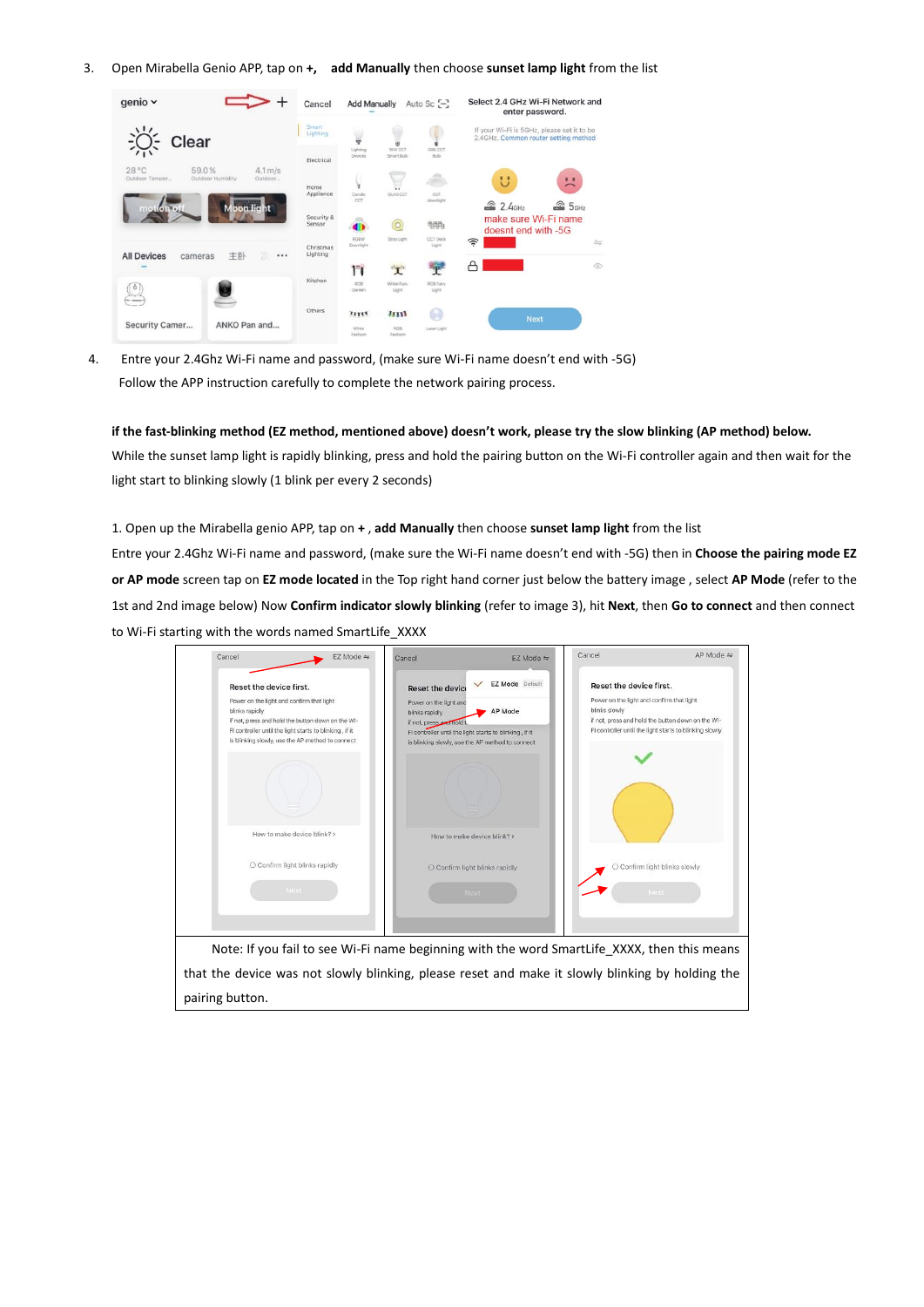| $Q \rightarrow B \times D$<br>●0000 Telstra Wi-Fi Call <a> 11:45<br/>Cancel</a>       | <b>3</b> Mirabella ●●□○□ 令 12:59<br>< Settings<br>Wi-Fi | $+ 0$                                 | Mirabell  4G 12:59<br>< Settings<br>Wi-Fi | $\oplus$ $\rightarrow$ $\oplus$ $\blacksquare$ |
|---------------------------------------------------------------------------------------|---------------------------------------------------------|---------------------------------------|-------------------------------------------|------------------------------------------------|
|                                                                                       | CHOOSE A NETWORK                                        |                                       | Wi-Fi                                     |                                                |
| Connect your mobile                                                                   | Genio-Guest                                             | $A \in (i)$                           |                                           |                                                |
| phone to the device's                                                                 |                                                         |                                       | SmartLife_fsbe08                          | ė,<br>Œ.                                       |
| hotspot                                                                               | GenioSmart                                              | $\mathbf{a} \in (i)$                  |                                           |                                                |
| 1. Connect the phone to the hotspot<br>shown below.                                   | GenioSmart2                                             | $a \in (i)$                           | CHOOSE A NETWORK                          |                                                |
| <b>F4245</b><br><b>Here Carrier P</b><br>8 - 100% ROM<br>$Wi-Fi$<br><b>C</b> Settings |                                                         |                                       | Genio                                     | $a \in (i)$                                    |
| $W_i$ -Fi                                                                             | Mirabella                                               | $\hat{\mathbf{r}}$<br>G.              | Genio-Guest                               | $a \in (i)$                                    |
| Smart Life-XXXX<br>$\epsilon$ 0                                                       | Mirabella_2GEXT                                         | $A \approx$                           |                                           |                                                |
| <b>CHOOSE A NETWORK</b><br>$P = 0$<br>home                                            | SmartLife_fsbe08                                        | $\widehat{\tau}$<br>$\left( i\right)$ | genio-test                                | $a \in (i)$                                    |
| $4 \cdot 1$<br>home2                                                                  |                                                         |                                       | GenioSmart                                | $a \in (i)$                                    |
| 2. Go back to the app and continue to<br>add devices.                                 | Warehouse                                               | $\hat{a} \in (i)$                     | GenioSmart2                               | Œ<br>$\mathbf{a}$ $\mathbf{\hat{z}}$           |
|                                                                                       | Other                                                   |                                       |                                           |                                                |
| <b>Go to Connect</b>                                                                  |                                                         |                                       | Mirabella                                 | $\hat{p} \in (i)$                              |
|                                                                                       | Ask to Join Networks                                    |                                       | Mirabella_2GEXT                           | $a \in (i$                                     |

2 . After connecting to SmartLife\_XXXX, return to Mirabella Genio APP, the App will commence the 0-100% countdown

#### and connection process

| ●●○○○ Telstra Wi-Fi Call <a> 11:45<br/><math>0.10 \times 1</math><br/>Cancel</a> | Please pay attention to this screen   | please check our online FAQ page      |
|----------------------------------------------------------------------------------|---------------------------------------|---------------------------------------|
|                                                                                  | to determent the cause of time-out    | and ensure                            |
| Adding device                                                                    | error                                 | 1. You enter the correct 2.4Ghz Wi-   |
| Ensure that the Wi-Fi signal is g                                                | If the light never stops blinking,    | Fi name and password                  |
|                                                                                  | there could be issue with the Wi-Fi   |                                       |
|                                                                                  | controller, please check our online   | 2. Wi-Fi controller is in a location  |
| $\bullet$                                                                        | FAQ page before returning it          | with good Wi-Fi coverage, try move    |
|                                                                                  |                                       | it closer to the router               |
| 3%                                                                               | if light stopped blinking, but unable |                                       |
| 6)<br>$\Theta$                                                                   | progress to "register on cloud" it    | 3. 5Ghz Wi-Fi signal is turned off on |
| Scan<br>Register<br><b>Initialize</b><br>devices.<br>on Cloud.<br>the<br>device  | indicates communication error with    | the router (can be turn on after the  |
|                                                                                  | your router to our cloud service      | device is connected)                  |
|                                                                                  |                                       |                                       |

## **Bluetooth pairing assistant function**

Our latest genio smart Wi-Fi range has a Bluetooth pairing assistant function, to make the pairing even easier than before, to take advantage of this function, please turn on the Bluetooth function at your phone, Switch on wall power Point, wait for the light starts to blink rapidly (2 blinks per second)

1. If it does not automatically start to blink rapidly when first powered on, press and hold the pairing button on the Wi-Fi Controller

2. Open Mirabella genio APP, tap on + , follow the below steps to pair the sunset lamp light into your APP, please ensure that you are using the 2.4Ghz Wi-Fi name and password, do not use the Wi-Fi Name that end with ----5Ghz